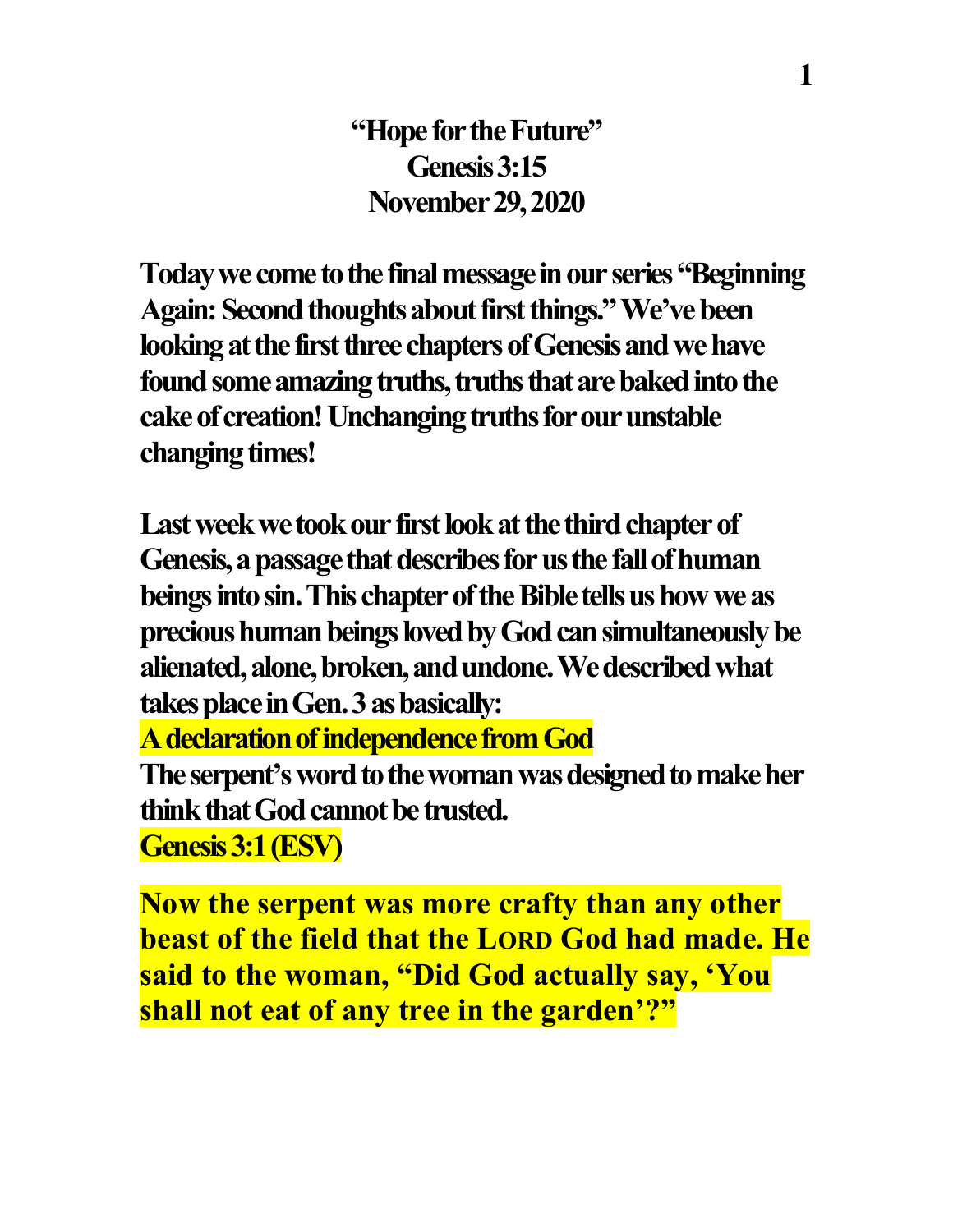**What is going on here? Subversion!**

**You must not take Godat His Word! Heis a cosmic killjoy. He does not have your best interests at heart.In fact, to the woman the serpent essentially said:**

**You need to see, experience, and interpret life by yourself for yourself!**

**This is the libertarian siren song! The enticement was to figure out life for oneself apart from God's wisdom and knowledge. When I myself choose something, my independent judgment, my reason, my assessment will make it right.I can be autonomous—a law unto myself!**

**It's a little bit like the person who says, "I can fix it all by watching a U-tube video!"I'm the anti handyman. Grandpa could fix anything—got none of his genes! U-tubed how a specific box-cutter came apart!You may fix your sink that way, but you won't fix your sin.**

**The declaration of independence brought:**

**Sinful Self-Consciousness**

**Alienation from God and one another Desperate attempt at self-justification**

**You gave me the woman, she gave me the fruit—God, you are responsible for all of this!**

Another tack we take is to try to obtain self-righteousness by **putting others in categories that make us look good. You are a racist, misogynist, misanthrope etc., but putting others**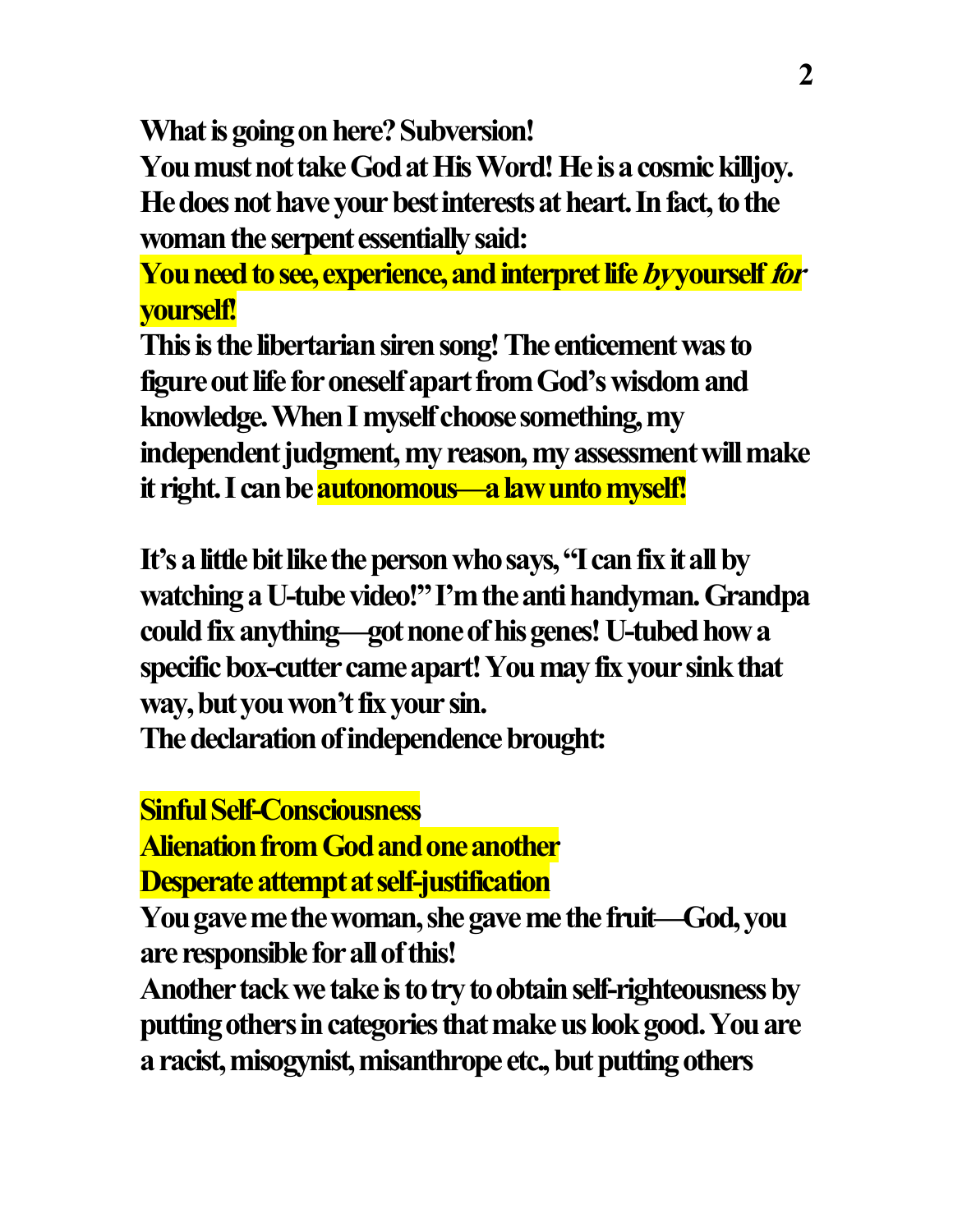**downdoes not makes us right—none righteous—all we like sheep have gone astray, each turning to his or her own way)**

**And at the very root, this unrighteousnessthat is such a** problem for us is a matter of the heart. Let's see why this is **so.Have you thought of this?**

**Prior to actually eating from the tree of the knowledge of good and evil, the woman had already elevated herown independent judgment!**

**Genesis 3:6 (NASB95)** 

**<sup>6</sup> When the woman saw that the tree was good…**

**This tree is good! No matter what God says, this tree is good. Is this not a judgment? Yes! And God never said the tree wasn't good—after all, it's the tree of life! What God said in so many words was that it is never good to assume that our judgments are better than His!**

**…for food, and that it was a delight to the eyes, and that the tree was desirable to make** *one* **wise, she took from its fruit and ate; and she gave also to her husband with her, and he ate.**

**Bad thoughts are always the prelude to bad acts.**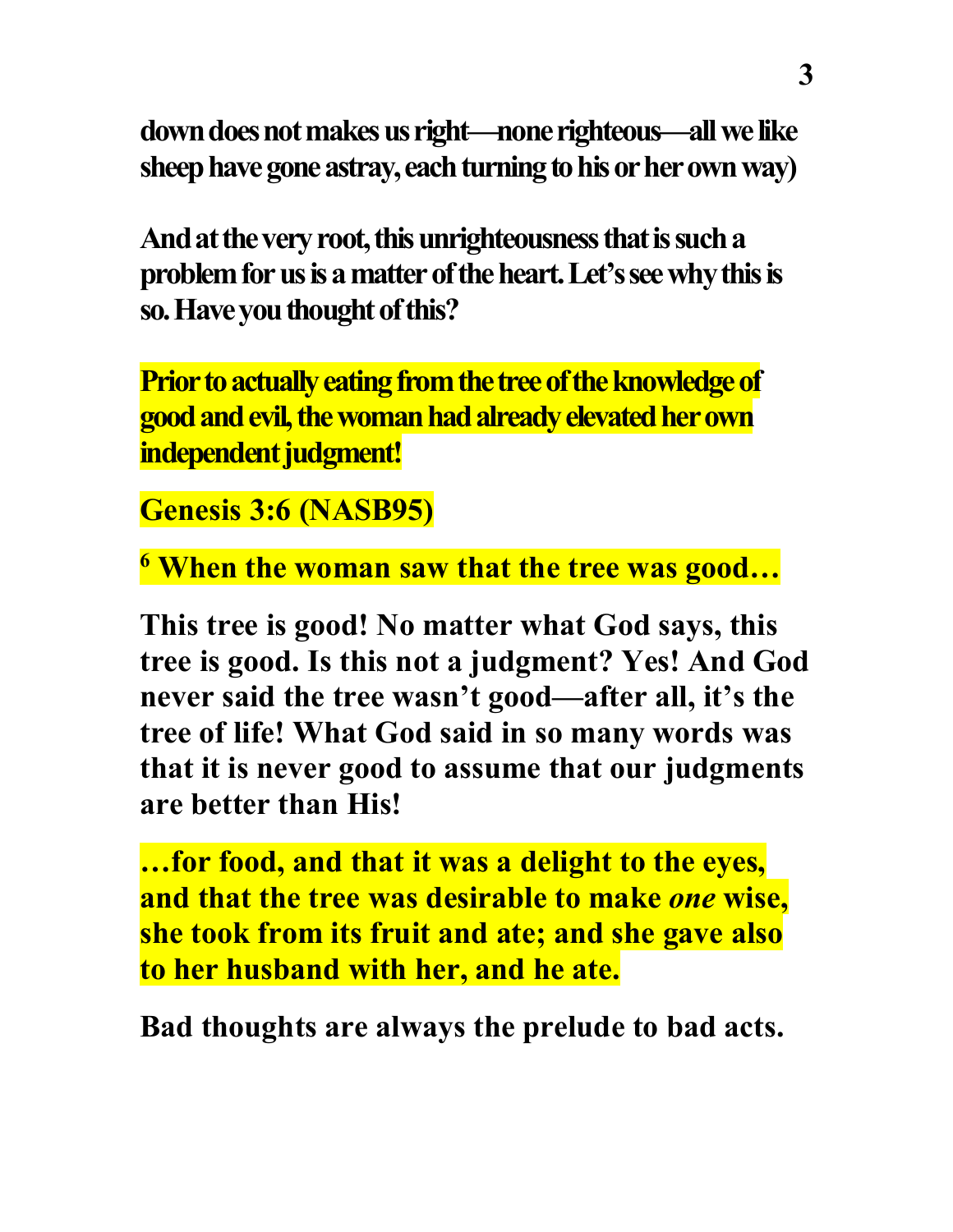**Just think about this; here, thousands of years before Jesus ever enters this world and delivers his Sermon on the Mount we see that sinful acts of rebellion are always preceded by sinful thoughts of rebellion. In a famous passage from the sermon**

# **Matthew 5:27–28 (NASB95)**

**<sup>27</sup> "You have heard that it was said, 'YOU SHALL NOT COMMIT ADULTERY'; 28 but I say to you that everyone who looks at a woman with lust for her has already committed adultery with her in his heart.**

**Reaching for the fruit, not just eating it locates sin at a place where even a good Pharisee like Paul could not measure up! (Romans 7 coveting! A desire he could not deny the law of God revealed in his heart.)**

**So this is what we struggle with—these sinful, selfish, I-know-better-than-God attitudes. This is our fundamental problem. And it puts all of us in a terrible place with unresolved guilt and shame. Shame is the gap that exists between what I want you to know about me and what is really true about me. It gets increasingly hard to keep that whole charade up! What is the solution? What is our relief? Where is our hope? Of all places, it**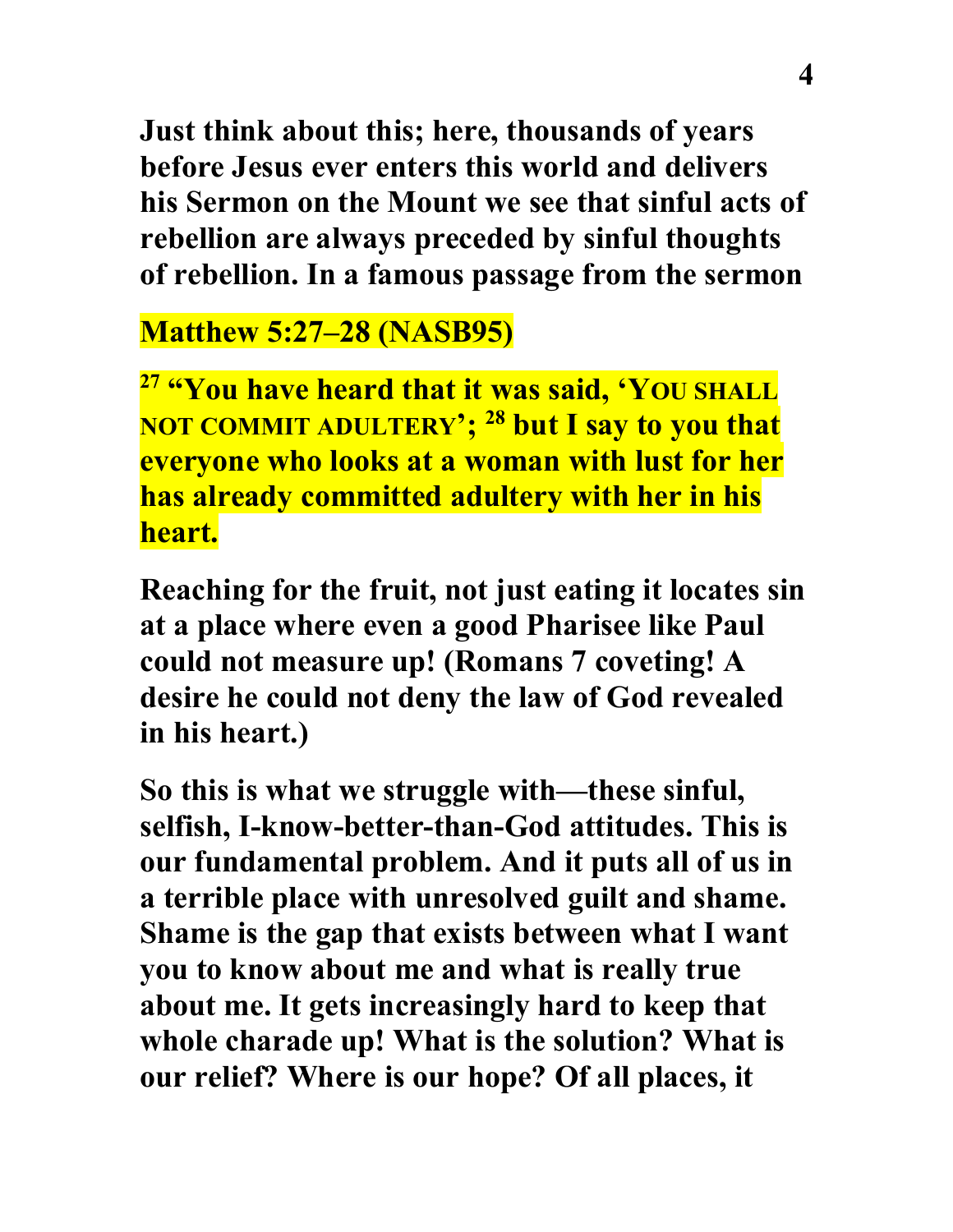**comes right in the middle of the curse. Right smack dab in the middle of the passage which describes the consequences of disobedience we see an unmistakable glimmer of hope! Oh thank God—in the midst of the darkness the light shines.**

**In verse 14 the serpent is cursed with a fitting consequence. Having elevated the notion of independent judgment he will be lowered to eat dust—interestingly the man and woman are NOT cursed—woman will experience pain in childbirth, a desire for her husband and he will rule over her. Adam is not cursed, but the ground is—they may have been able to eat with little effort in the garden, but now it will take toil to self-sustain.**

**But now we want to focus on verse 15. It is the second part of what God says to the serpent:**

### **Genesis 3:15 (ESV)**

**<sup>15</sup> I will put enmity between you and the woman, and between your offspring and her offspring; he shall bruise your head, and you shall bruise his heel."**

**This verse has been called the first gospel—good news, and it is good news because it is an announcement that evil will not prevail; evil will**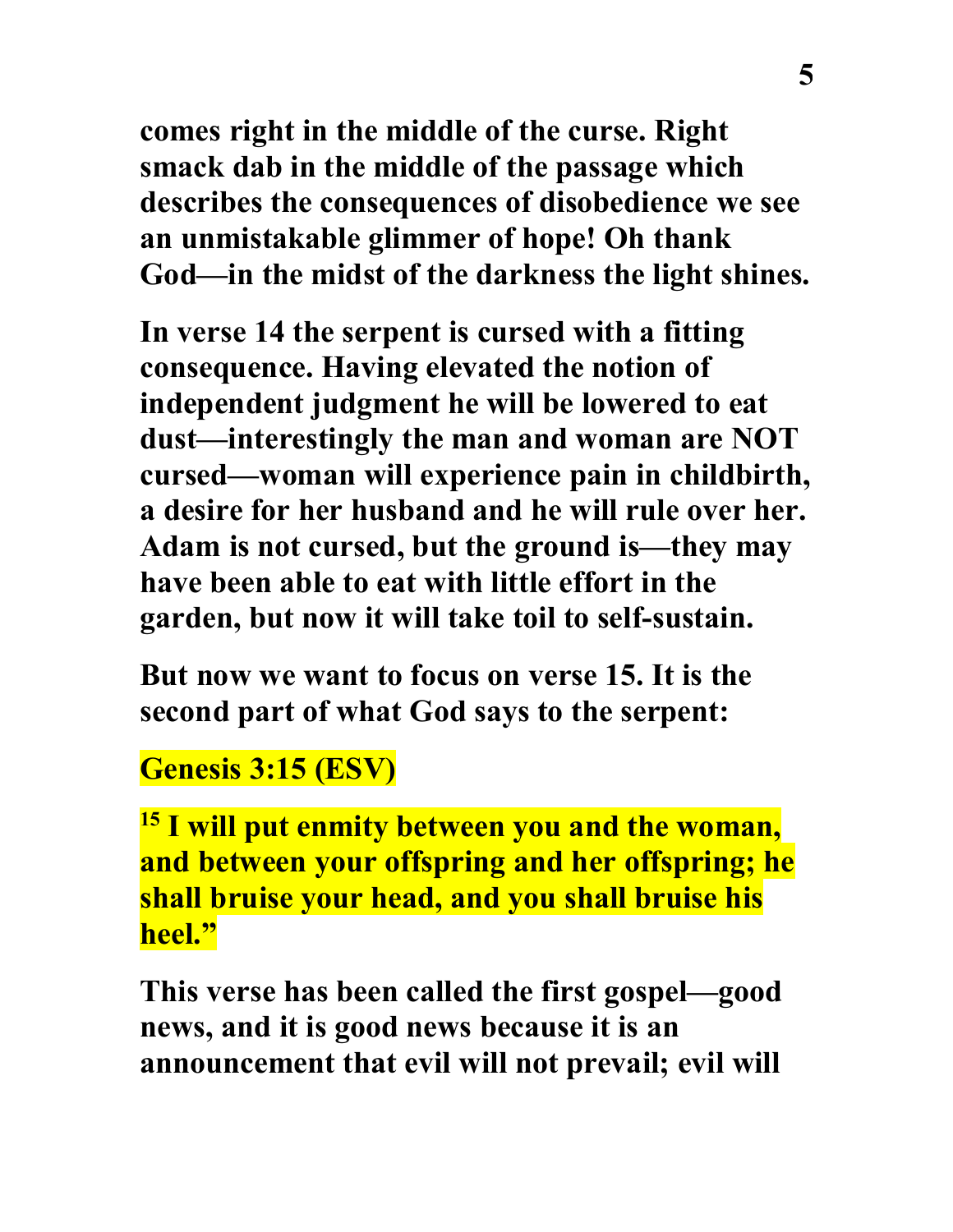**not overcome the good; evil will in fact be defeated—God will see to it!**

**Let's just take Genesis 3:15 line by line.**

#### *I will put* **enmity between you and the woman…**

**I want you to notice that hostility, antagonism, fierce battles between good and evil, are not unpredicted accidental random outbreaks we have to worry about! Notice, God says—***I will put* **enmity between you and the woman! God establishes the antagonism and He will not allow evil to go unchallenged! When we see increasing manifestations of lawlessness and then a pushback against it and back and forth it goes, and we long for peace; I want you to see from this passage—God set it up this way! It's not all bad that there are colossal battles going on—we just need to be mindful of the fact that at the very root of all this it is a spiritual warfare which will not ultimately be settled by science or politics or education or international treaties.**

**I will put enmity between you and the woman, and between your offspring and her offspring…**

**Here things get interesting! The word "offspring" is a translation of the Hebrew word for seed. The word "seed" like our English word "sheep" can be**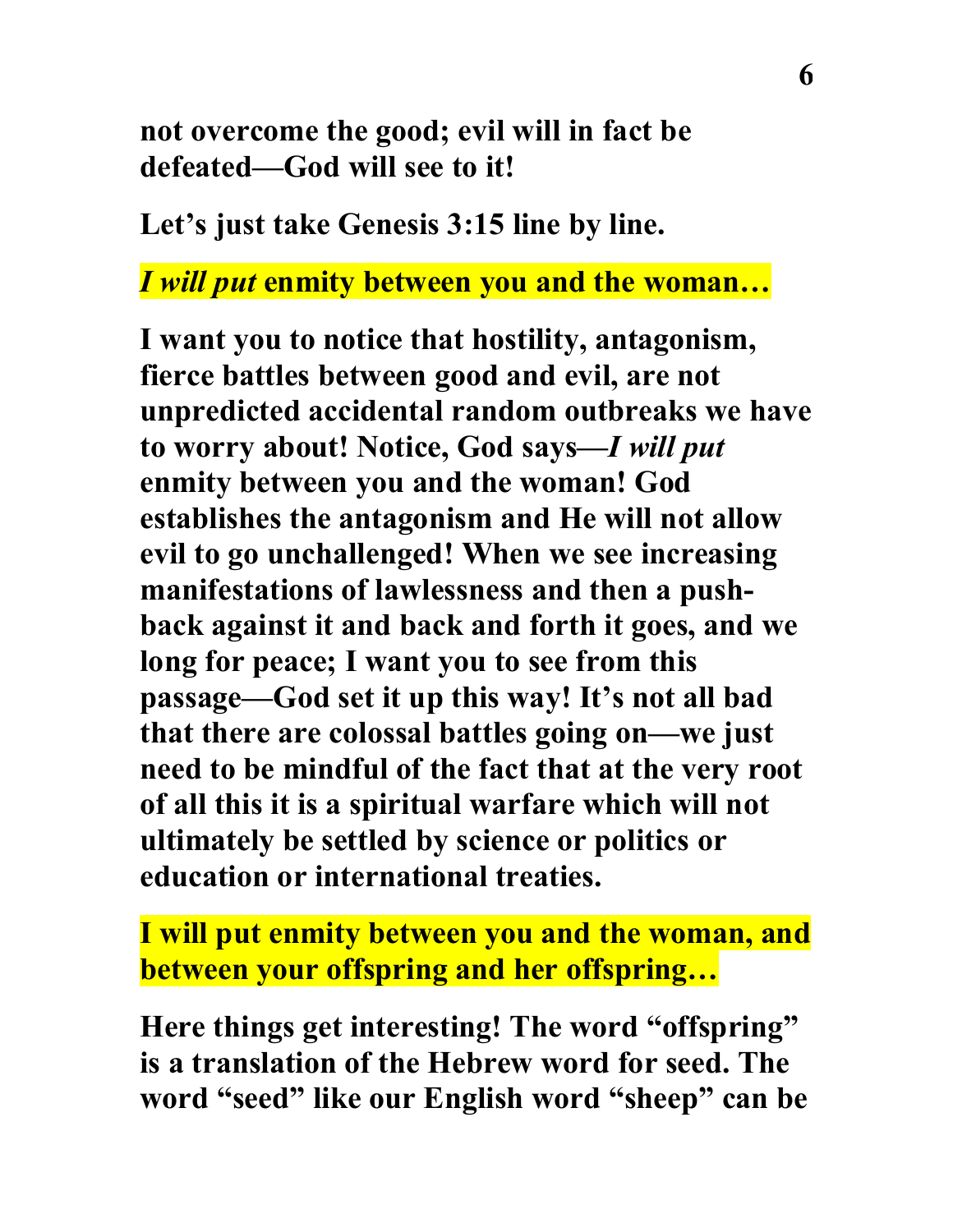**used for a singular or collective plural. I can speak of a single sheep or multiple sheep. So it shouldn't be surprising that in the history of the interpretation of this passage there is a variety of opinions. It is undeniable that throughout the record of the Bible we see both individual antagonisms as well as collective antagonisms. No sooner do we leave Genesis chapter 3, and we see Cain in a fit of envy slaughtering his brother Abel. From there we see Noah a righteous man in his age relatively standing out from a thoroughly corrupted society. We then see God choosing Abraham and the patriarchs separating out a special people for himself, the people who will be persecuted, displaced, and finally enslaved until God delivers them through the blood of the lamb. We see prophets confronting evil kings, and God's people so often failing to be faithful to the agreements or covenants God made for them. But then at last we see the fulfillment of a prophecy given 700 years before Jesus was born (Micah 5:2). Jesus is born in Bethlehem! House of bread. How fitting that Jesus the Bread of Life, the one who said "I am the life" would be born in the house of bread-Bethlehem.** 

**Not only this, look at Galatians 4:4-5 in light of Genesis 3:**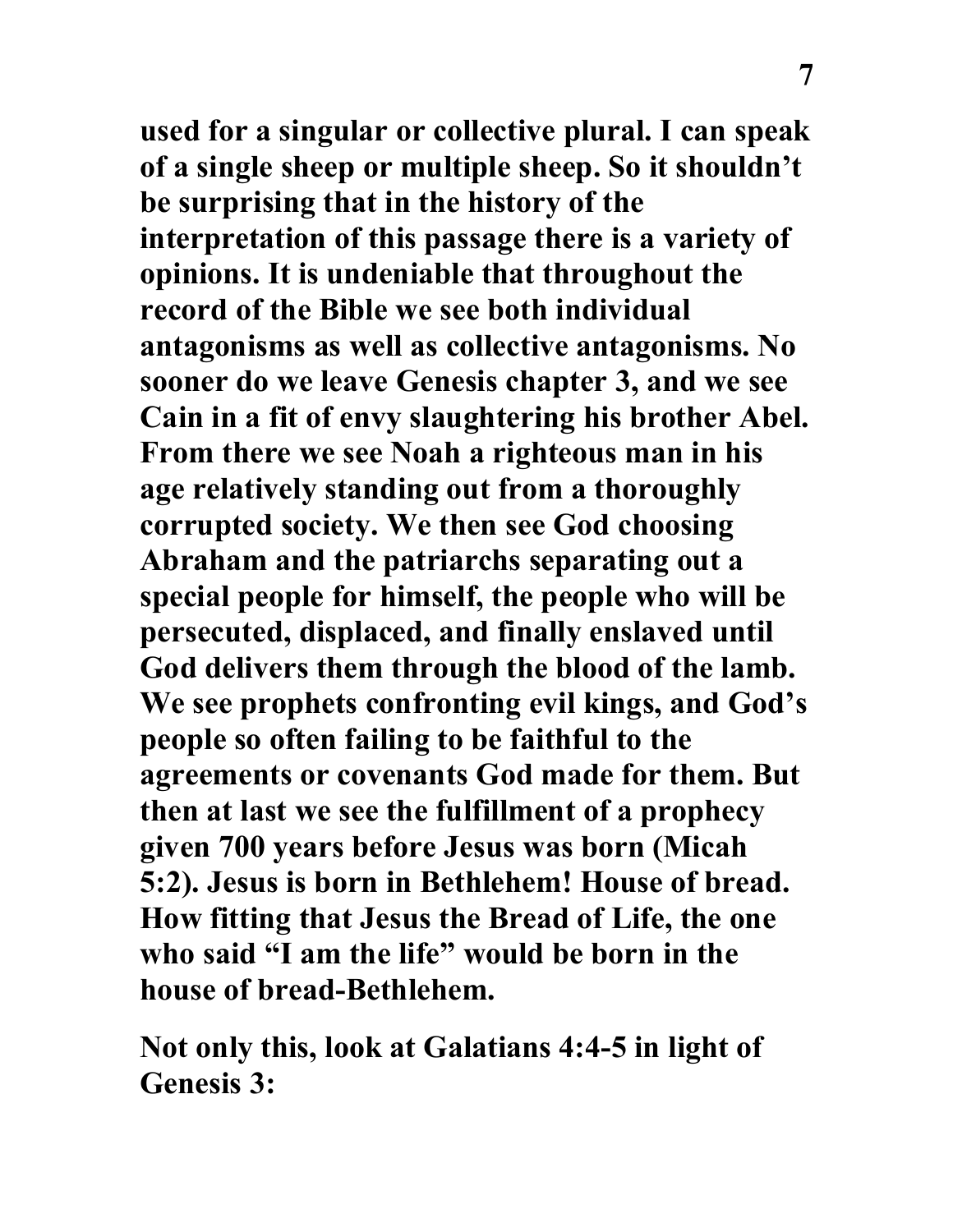# **Galatians 4:4–5 (ESV)**

**<sup>4</sup> But when the fullness of time had come, God sent forth his Son, born of woman, born under the law, <sup>5</sup> to redeem those who were under the law, so that we might receive adoption as sons.**

**Paul the Apostle, the one who said that the law of God uncovered his sin was inspired to write these words—telling us the Messiah was born of a woman.**

**Let's go back to Genesis now and look at the whole verse in the middle of the curse!**

# **Genesis 3:15 (ESV)**

**<sup>15</sup> I will put enmity between you and the woman, and between your offspring and her offspring; he shall bruise your head, and you shall bruise his heel."**

**Remember, God is talking to the serpent here! And God says "he" (referring to the offspring of the woman) shall bruise your head (some translations say strike and some say crush)—and you (serpent) shall bruise his heel. Please notice the Hebrew word translated strike or bruise is the same; it's the location of the strike that makes the**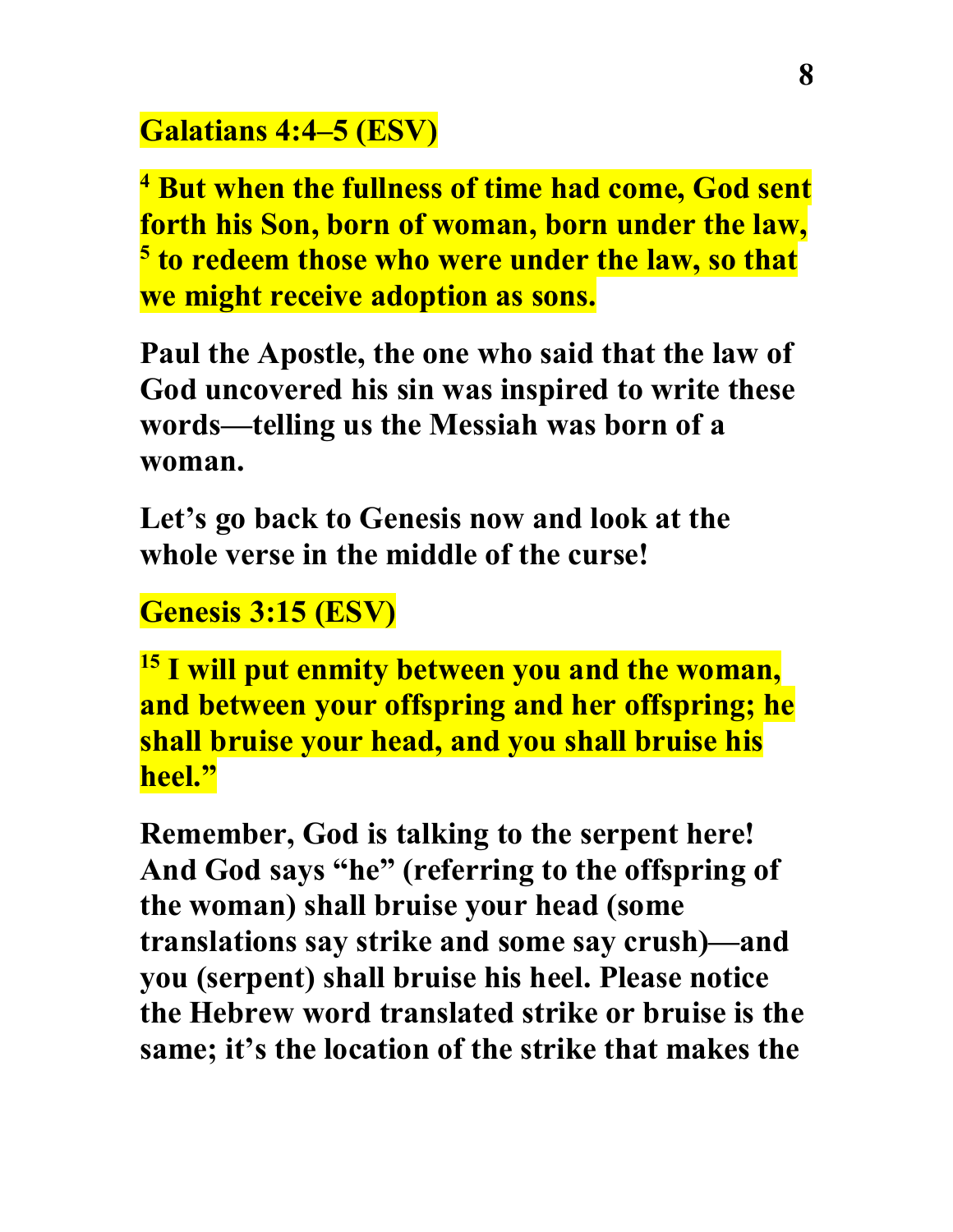**difference! The serpent takes it on the head (rosh) the serpent's enemy takes it on the heel (aqave)**

**Romans 16:20 (ESV)** 

**<sup>20</sup> The God of peace will soon crush Satan under your feet. The grace of our Lord Jesus Christ be with you.**

**It's a long life and death struggle, but there is no doubt about the outcome.**

**God does not leave us without hope. Out of the curse—in the middle of the curse—hope peeks out at us. It will not be denied. Here, it is but a faint whisper, but this whisper builds to a powerful shout in the prophets and a glorious song from the heavenly hosts. Hope is born in Jesus Christ and it is signed, sealed, and delivered on the cross when he cries out, "It is finished!" Sin is dealt with forever. It took God—born of a woman, born under the law, to do it. And He did!**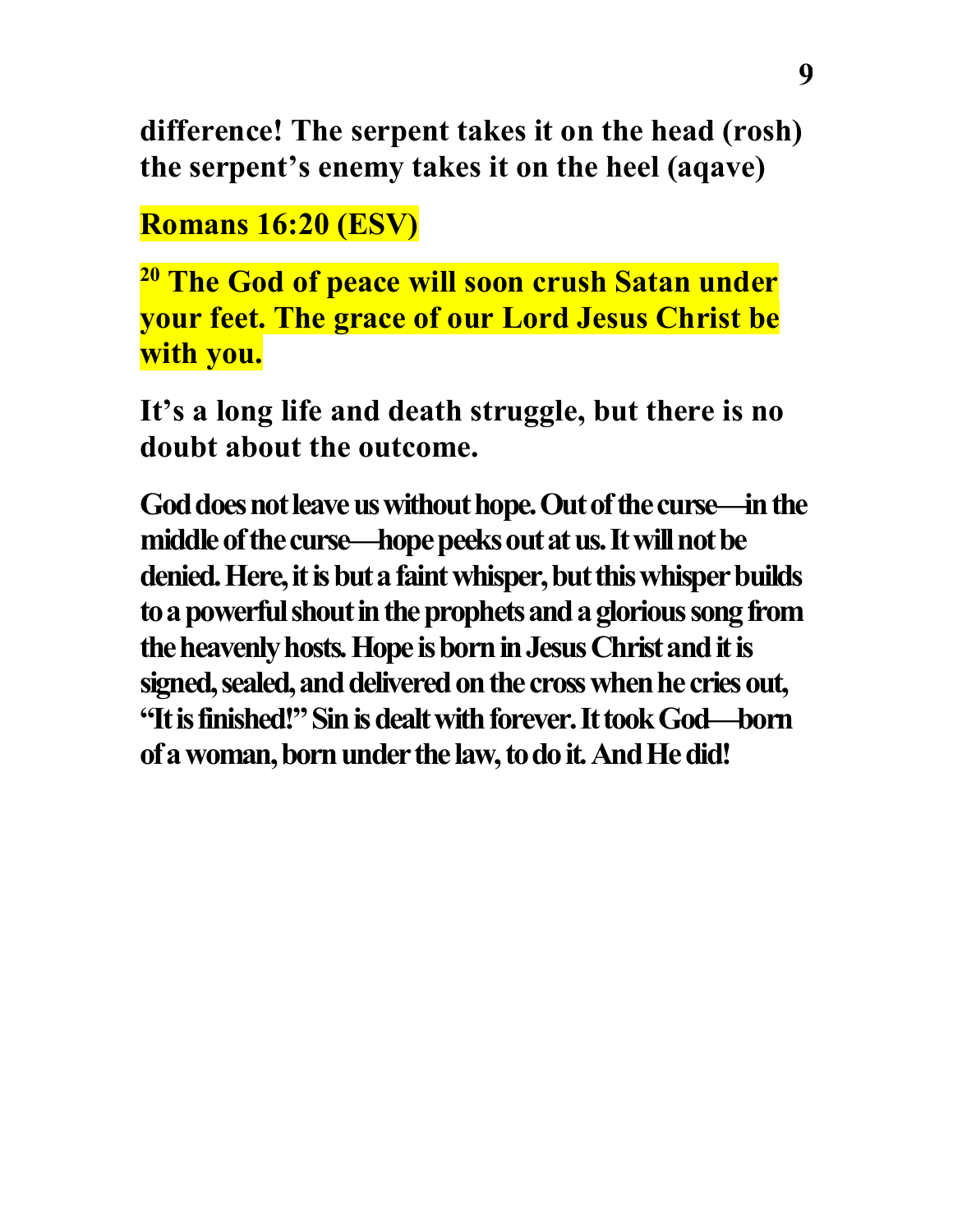**The "seed of the woman" is not as specific as some would make it out to be. Technically it is not a prophecy, but rather a sign that hope is on the way. Do you like the sound of that? I sure do! Life without hope is miserable. God does not leave us without hope. Out of the curse—in the middle of the curse—hope peeks**